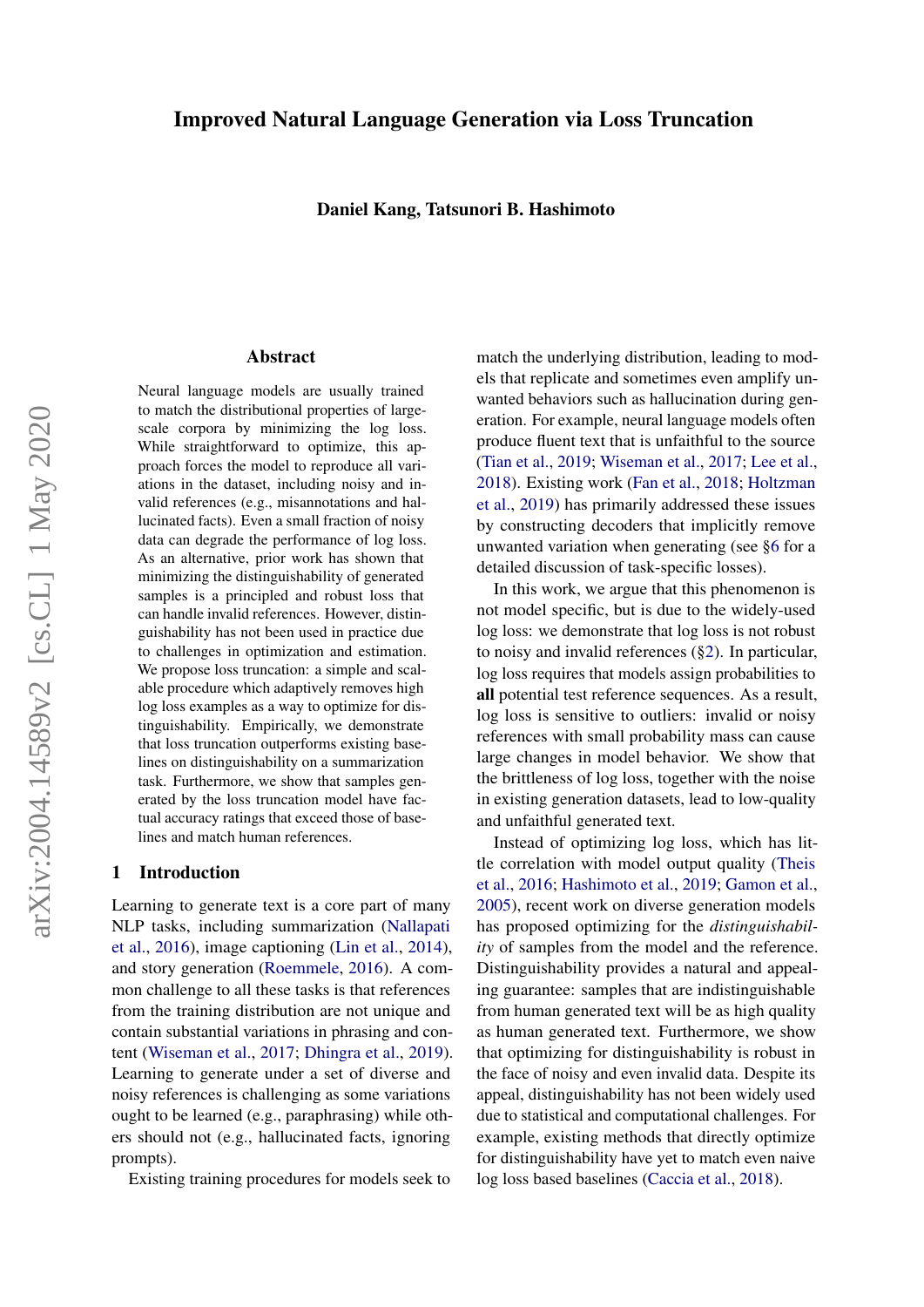We propose a modification to the log loss, *loss truncation*, that has the benefits of distinguishability while being efficient to train. Loss truncation is as efficient to train as log loss, nearly as robust as distinguishability, and provides distinguishability guarantees via an upper bound. It achieves these properties by modifying the standard log loss to adaptively remove examples with high log loss. We additionally extend loss truncation with a *sequence-level* rejection sampling scheme that generates higher quality sequences by restricting the outputs to be high probability sequences.

We show that loss truncation with direct and rejection sampling outperforms standard log loss based generation methods (beam search, full sampling, top- $k$ , and top- $p$  sampling) on distinguishability, as measured by the HUSE score [\(Hashimoto](#page-9-4) [et al.,](#page-9-4) [2019\)](#page-9-4). We additionally study the factual accuracy of a summarization system trained on loss truncation and show that our proposed approach produces summaries which improve upon all baselines (including beam searched models) and match references on factual accuracy.

### <span id="page-1-0"></span>2 Motivation and Problem Statement

Task and Background. We consider a natural language generation task with a *conditional language model*, where we are given a context  $x$  drawn from  $p(x)$  and our probabilistic model  $\hat{p}(y | x)$  produces an output  $y$  by approximating a (usually human) reference distribution  $p_{ref}(y|x)$ .

In order to achieve this, many existing models are trained to minimize the Kullback-Leibler (KL) divergence,

$$
KL(p_{ref}||\hat{p}) = \underbrace{-E_{p_{ref}}[\log \hat{p}]}_{\log \text{loss}} + \underbrace{E_{p_{ref}}[\log p_{ref}]}_{\text{negentropy}}.
$$
\n(1)

We refer to the first term of this divergence as the *log loss* of a model. The second term is commonly ignored as it is a constant with respect to the model. Minimizing the log loss has several practical benefits: 1) it is written as an expected loss (and is thus straightforward to optimize via stochastic gradient descent), 2) it factorizes across tokens in autoregressive modeling, and 3) it provides a guarantee on a model's goodness of fit  $(Eq(1))$  $(Eq(1))$  $(Eq(1))$ .

Unfortunately, log loss also suffers from several drawbacks. It is known to have little correlation with a model's sample quality and it can be brittle to invalid references in the training data.

<span id="page-1-2"></span>

Figure 1: Fitting a mixture of Gaussians with a single Gaussian using distinguishability (TV) and log loss (KL). As shown, log loss is extremely sensitive to outliers, resulting in poor estimation.

Log loss is not robust to noise. The KL divergence has intuitively correct behavior when each input x has a single correct reference y: it will maximize the probability of the single correct reference. However, log loss can be problematic when there are multiple correct references, of which some are invalid or difficult to model.

In particular, log loss is sensitive to invalid or noisy data because it requires that the model assign high probabilities to *all* potential references. Log loss is unbounded above: a model assigning zero probability to even a single reference makes the model incur an infinite overall loss.

We show a well-known example of this behavior with synthetic data. We consider fitting a single Gaussian to a mixture of two Gaussian in Figure [1.](#page-1-2) The reference distribution (blue) has a valid set of references at zero as well as variation that the model does not expect (e.g., invalid or noisy references) on the right. Minimizing the log loss results in a suboptimal model that is forced to span both groups. Furthermore, post-hoc processing the model does not help, as even the most likely output under the log loss trained model  $(-3)$  has low probability under the reference distribution.

<span id="page-1-1"></span>In natural language generation, training sets can contain invalid or poor quality references. As such, these types of problems manifest themselves in tasks such as summarization (hallucinating facts), story generation (ignoring prompts and constraints), and captioning (ignoring parts of the image).

Much of the existing literature on faithful generation has focused on designing better models for *valid* references (via copying or attention constraints), but the example in Figure [1](#page-1-2) shows that this alone may not be sufficient. The Gaussian 'model' in this case perfectly fits the mixture component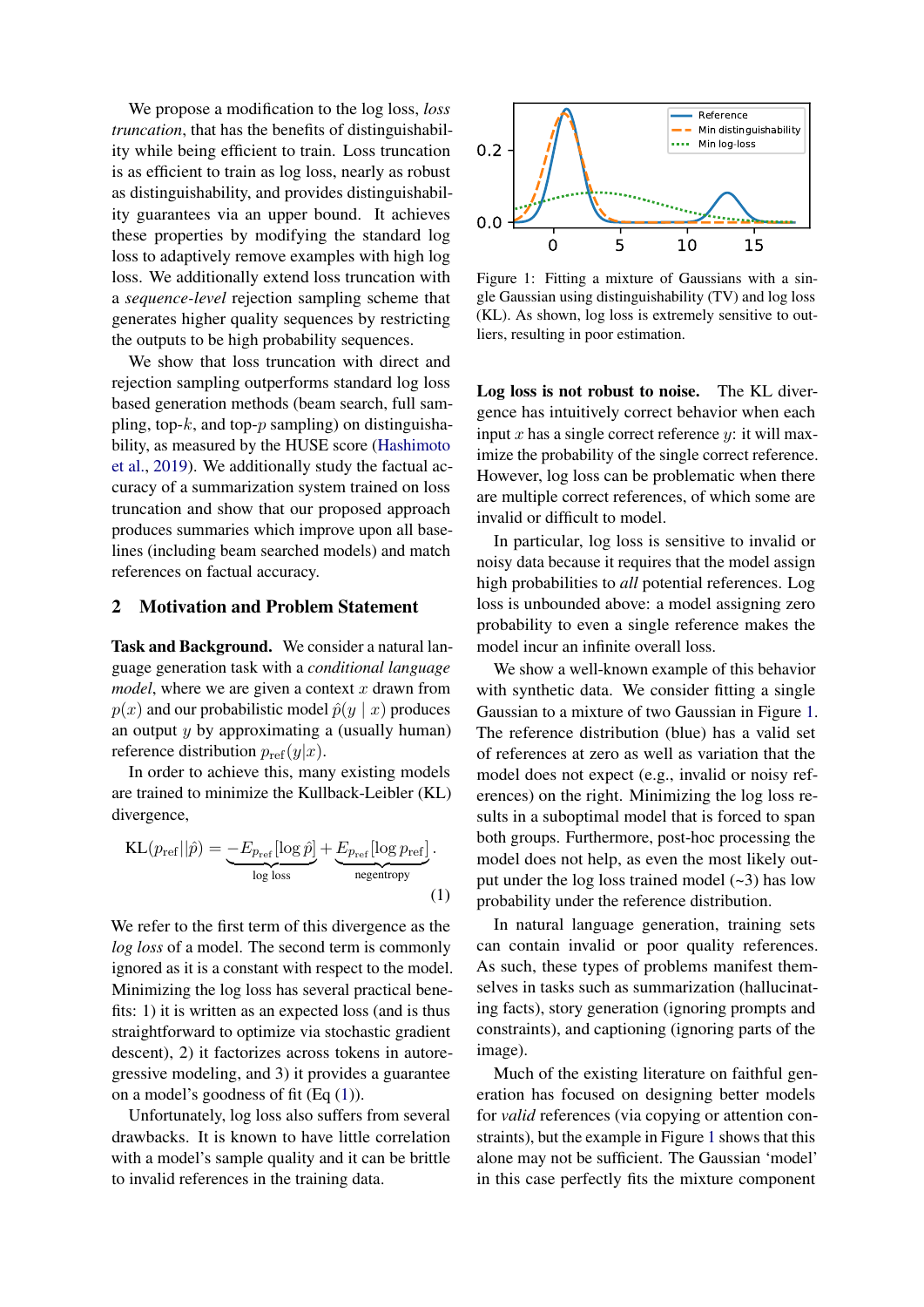<span id="page-2-0"></span>Context: For the first time in five years, Microsoft corp. is finally unveiling a new system for operating personal computers.

Title: Microsoft Makes Long-Awaited Software Upgrade Available to Businesses Thursday.

Figure 2: Example of an article title from the Gigaword dataset that requires hallucinating new facts such as 'Thursday' (colored red).

at zero but is still brittle because it cannot simultaneously fit the other group of (invalid) samples. Resolving this will require either a model which is designed explicitly to capture *invalid* references or a loss function that can ignore them.

Case Study: Hallucination in Summarization We show that low-probability reference sequences (e.g., Figure [1\)](#page-1-2) are pervasive by examining the Gigaword summarization dataset [\(Rush et al.,](#page-10-6) [2017\)](#page-10-6). We manually classified 300 titles into two categories: 1) requires hallucinating new facts and 2) directly entailed from the context. We show an example of a reference that requires hallucination in Figure [2.](#page-2-0) In this example, a model that assigns high probability to the new fact (Thursday) must also frequently hallucinate dates on other examples.

We show the fraction of examples in each category in Table [1.](#page-2-1) As shown, *35%* of titles require hallucinating new facts. Others have found this phenomenon to be pervasive in other datasets (Kryściński et al., [2019\)](#page-9-7), including the CNN/DM dataset [\(See et al.,](#page-10-7) [2017\)](#page-10-7).

Studying the log loss of these examples<sup>[1](#page-2-2)</sup>, we note that the average log loss of titles that require new facts is over  $1.7\times$  the average loss of the titles that are directly entailed (Table [1\)](#page-2-1) and the high-loss examples are clearly dominated by examples which require hallucination (Figure [3\)](#page-2-3). In fact, we find that over 80% of examples with greater than 40 log loss requires some form of hallucination.

These statistics are similar to the toy example we presented earlier in Figure [1.](#page-1-2) A small but nontrivial fraction of invalid and unexpected data force the model to incur high losses. Much like in the earlier example, we can see that a model which aims to have low log loss on this dataset must spend a substantial amount of effort learning to hallucinate.

#### Distinguishability. Given that large-scale data

<span id="page-2-1"></span>

|               |      | New facts   Directly entailed |
|---------------|------|-------------------------------|
| Percent       | 35%  | 65%                           |
| Avg. log loss | 34.3 | 20.5                          |

Table 1: Fraction of the data and log loss of titles that require hallucinating new facts (left column) and titles that are entailed from the context (right column). As shown, *35%* of titles require hallucinating new facts and the average log loss of titles requiring new facts is over  $1.7\times$  the loss of the directly entailed sequences.

<span id="page-2-3"></span>

Figure 3: Normalized histogram of log losses for titles that require hallucinating new facts compared to those that can be directly entailed. As shown, titles requiring new facts incur significantly higher loss and more than 80% of examples with greater than 40 log loss require hallucinating new facts.

will inevitably contain annotation errors and noise, we might ask whether there are effective alternatives to the KL divergence for training models. The distinguishability of samples from a model compared to the reference is one such objective. Distinguishability has recently gained attention as a way to learn and evaluate models based on both sample quality and diversity [\(Hashimoto et al.,](#page-9-4) [2019;](#page-9-4) [Zhou](#page-10-8) [et al.,](#page-10-8) [2019;](#page-10-8) [Zellers et al.,](#page-10-9) [2019;](#page-10-9) [Gehrmann et al.,](#page-9-8) [2019\)](#page-9-8). We show that this objective also serves as a naturally robust alternative to the KL divergence for learning language models. Unfortunately, directly optimizing for distinguishability (e.g., via generative adversarial networks) is challenging [\(Caccia](#page-9-6) [et al.,](#page-9-6) [2018\)](#page-9-6) and we show this works poorly in practice ([§5\)](#page-5-0).

Distinguishability is defined as the error rate of an optimal classifier which seeks to distinguish samples from both the model and reference, and we will formally define this via the mixture

$$
y|x, z \sim \begin{cases} p_{\text{ref}}(y|x) & \text{if } z = 1\\ \hat{p}(y|x) & \text{if } z = 0 \end{cases}
$$

where  $z \sim$  Bernoulli  $\left(\frac{1}{2}\right)$  $(\frac{1}{2})$ . We can now define  $L^*$ to be twice the optimal error in identifying samples

<span id="page-2-2"></span><sup>&</sup>lt;sup>1</sup>The log loss was computed from a standard language model, see [§5](#page-5-0) for details.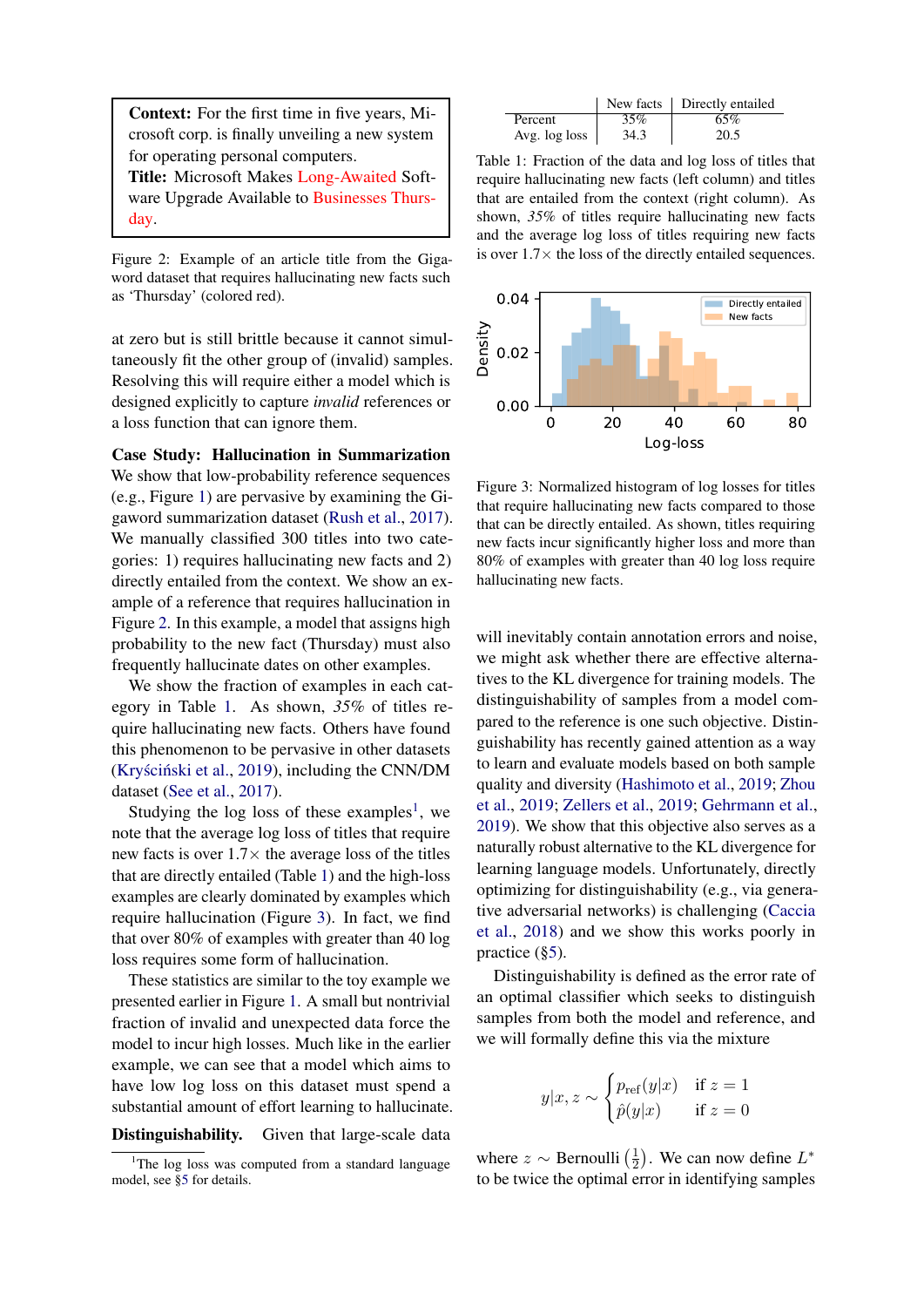from the model

<span id="page-3-0"></span>
$$
L^* := 2 \inf_{f \in \mathcal{X} \times \mathcal{Y} \to [0,1]} \mathbb{P}[f(x,y) \neq z] \qquad (2)
$$

Our measure of distinguishability, the *total variation (TV) distance*, is a linear function of this error

$$
|\hat{p} - p_{\text{ref}}|_{TV} = 1 - L^*
$$

where  $\hat{p}$  and  $p_{ref}$  refer to the joint distributions  $\hat{p}(y|x)p(x)$  and  $p_{ref}(y|x)p(x)$  for brevity. Note that distinguishability is inherently *robust* to the addition of *any* small fraction of noisy data [\(Donoho](#page-9-9) [et al.,](#page-9-9) [1988\)](#page-9-9). Unlike the log loss, the model's loss on an example for TV is upper bounded by 1 (Eq [2\)](#page-3-0). We show an example of TV's robustness in Figure [1,](#page-1-2) where a small amount of noise does not substantially affect the learned distribution.

Log loss as a surrogate for distinguishability. Distinguishability is both robust and provides sample quality guarantees, but is challenging to optimize [\(Caccia et al.,](#page-9-6) [2018\)](#page-9-6). One approach to optimize for distinguishability is to find an appropriate *surrogate loss* which serves as an upper bound. This is analogous to the use of logistic or hinge losses as a way to optimize for classification accuracy. For log loss, *Pinsker's inequality* [\(Csiszar](#page-9-10) and Körner, [2011\)](#page-9-10) relates the KL divergence and distinguishability as

$$
|\hat{p} - p_{\text{ref}}|_{TV}^2 \le \frac{1}{2} \cdot \text{KL}(p_{\text{ref}} || \hat{p}). \tag{3}
$$

This explains the empirical success of log loss in low-uncertainty situations, where KL is sufficiently small and this bound becomes tight.

Our approach will be to modify the log loss slightly by truncating the distribution. This truncated loss will be as easy to optimize as log loss, while being more robust and providing a tighter variant of Pinsker's inequality.

## 3 Loss Truncation

Intuition. We would like the model to ignore data that would force it to unnecessarily hallucinate at test time. Concretely, recall the toy example (Figure [1\)](#page-1-2); there is a set of invalid references that force the model to be degenerate. If we could remove these these invalid references by truncating the distribution, the resulting model would be high quality. We can show that this intuition is theoretically justified, and that truncating (i.e., removing) an appropriate c-fraction of the data provides tighter bounds on the distinguishability of the model.

Improved log losses for distinguishability. We will demonstrate that log loss with an appropriate c-fraction of the data removed provides guarantees on distinguishability. We will define the set of *truncated* distributions as the set of distributions with any c-fraction of data removed

$$
\mathcal{P}_{c,p} := \{ q_0 : p = (1-c)q_0 + cq_1 \text{ for some } q_1 \}.
$$

A simple lemma shows that that all elements in  $\mathcal{P}_{c,p}$  are c-close to p in TV (Appendix [B\)](#page-11-0).

Now we state our main result,

**Proposition 1.** *For any*  $c \in [0, 1]$  *and*  $p_t \in \mathcal{P}_{c, p_{ref}}$ *,* 

$$
|\hat{p} - p_{\text{ref}}|_{TV}^2 \le \frac{1}{2}KL(p_{\text{t}}||\hat{p}) + 2c + c^2
$$

See Appendix [B](#page-11-0) for the proof. Namely, distinguishability is bounded by the log loss with respect to the truncated distribution and a small constant. Furthermore, this upper bound is valid for *any* c, although different  $c$  will change the tightness of the bound and produce different models.

This truncated bound can be substantially tighter than Pinsker's inequality. Consider for example a model that can perfectly capture  $(1 - c)$  fraction of the data, but c-fraction of the reference outputs cannot be generated by the model and receive probability zero. In this case, the distinguishability (TV) is c, the KL divergence is *infinite*, while our (1 v) is c, the KL divergence is *injunite*, while our truncated bound is  $\sqrt{c^2 + 2c}$ . This suggests that appropriately truncating high-loss examples makes log loss robust and allows us to use log loss as a surrogate for distinguishability, even in the presence of invalid and noisy references.

Loss truncation. Given that the log loss on any c-fraction of the data is a surrogate loss for distinguishability (Eq [\(6\)](#page-11-1)), a key parameter to optimize is the truncated distribution  $p_t$ . An oracle solution would exhaustively search over  $p_t$  and which data to drop. However, exhaustively searching through  $P_{c,p_{ref}}$  is a combinatorial optimization problem and infeasible. Our approach will be to optimize  $p_t$ with a heuristic. The truncated objective takes the form of a log loss and negative entropy term,

$$
-\mathbb{E}_{p_{\text{t}}}[\log \hat{p}(y \mid x)] + \mathbb{E}_{p_{\text{t}}}[\log p_{\text{t}}(y \mid x)]
$$

and we will select  $p_t$  by dropping the examples with the highest log loss, treating the negative entropy term as being upper bounded by zero.

This heuristic is straightforward to compute, provides an upper bound on distinguishability, and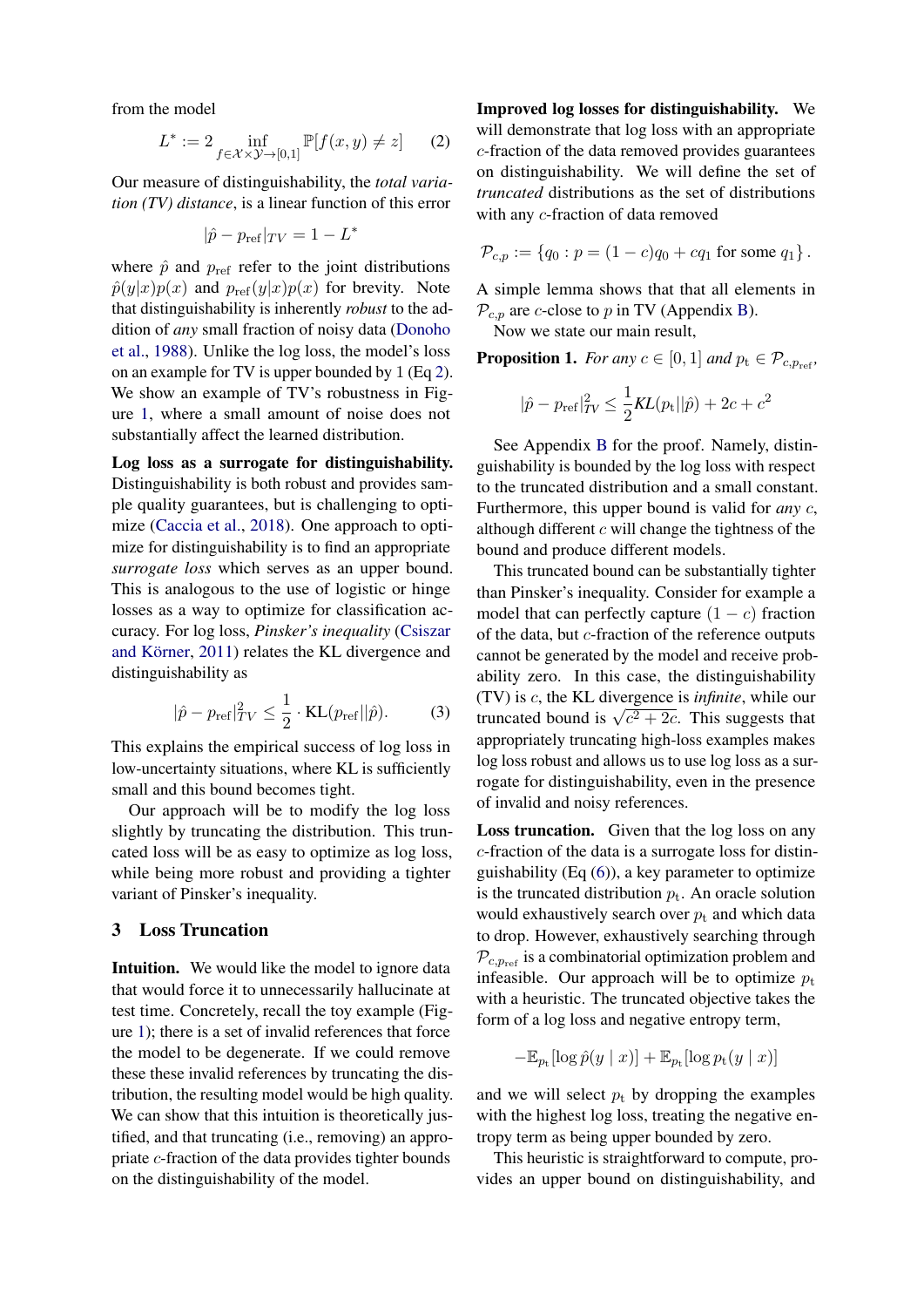<span id="page-4-0"></span>

Figure 4: Pinsker's inequality, our bound, and the total variation squared of parameter estimates for different parameter estimates ( $c = 0.2$ ). As shown, loss truncation can significantly improve bounds over Pinsker's inequality and, in this case, has a nearly identical minimizer to directly minimizing total variation.

matches our earlier observation that high-loss examples are correlated with invalid examples we would like the model to ignore (see Table [1\)](#page-2-1).

As an example of how our heuristic can improve estimation and tightness in bounds, consider the earlier toy example in Figure [1.](#page-1-2) In this example, we find the optimal mean for a single Gaussian with fixed variance which fits mixture of two Gaussians. Figure [4](#page-4-0) shows the objective function value implied by the TV loss, log loss (Pinsker's bound), and our c-truncated bound as a function of the Gaussian mean. We find that log loss provides an upper bound on distinguishability (via Pinsker's inequality) but is loose and results in a low quality estimate. In contrast, c-truncation results in a nearly identical minimizer as directly minimizing TV.

## 4 Implementing Truncation

### 4.1 Training

Our algorithm has three components at training time. First, it trains a model on all the data using standard hyperparameters, which we refer to as "hotstarting" the model. Second, it tracks a running estimate of the  $1 - c$  quantile of the losses during training. Third, it performs gradient updates on examples that are below the current  $1 - c$  quantile estimate. We present the pseudocode in Algorithm [1](#page-5-1) and describe each step in detail below.[2](#page-4-1)

Hotstarting. First, our algorithm hotstarts the model (hot start(M) in Alg. [1\)](#page-5-1) by training with the standard log loss. Hotstarting address two challenges in optimizing the truncated loss. First, losses are uninformative at the start of training so truncating examples based on these losses will result in dropping valid examples. We have empirically found that truncating after hotstarting primarily drops invalid references, which avoids this problem. Second, hotstarting allows the model to transfer information from the entire dataset to the clean  $1 - c$  fraction of the data. Examples that cause a model to hallucinate may still contain valid information about the fluency of a sentence, which hotstarting can capture. This is effectively pretraining our model on the entire data before learning to generate on the clean subset. We have found this procedure to be effective in practice.

Quantile estimation. Second, our algorithm keeps track of the  $1 - c$  quantile over the distribution of losses. For each new minibatch  $B$ , we update an online estimate of the  $1 - c$  quantile (estimateQuantile( $M, B$ ) in Alg. [1\)](#page-5-1). To estimate this quantile, our algorithm constructs a histogram over the last 10,000 examples seen during training and estimates the empirical  $1 - c$  quantile every 10,000 examples.<sup>[3](#page-4-2)</sup>

Loss dropping. Third, our algorithm will perform minibatch stochastic gradient descent while excluding examples that have losses above the current top  $1 - c$  quantile estimate q (truncatedUpdate $(M, B, q)$  in Alg. [1\)](#page-5-1). Dropping can be accomplished in automatic differentiation packages (e.g., Tensorflow and PyTorch) by setting the loss on the given example to zero.

### 4.2 Generating High-Probability Samples

Thus far, our goal has been to robustly learn the underlying distribution. However, in some cases, a user may wish to only generate high confidence sequences, which will ideally correspond to high quality sequences.

To generate such samples, we propose *sequencelevel rejection sampling*.

Recall that our truncation heuristic selects for the  $1 - c$  quantile of the distribution. For a userdefined level  $\alpha$ , our rejection sampling scheme will aim to generate samples from the  $1 - c \cdot \alpha$  quantile.

To perform rejection sampling, given a model and a user-defined rejection level  $\alpha$ , we first sample N sequences (e.g., titles in a summarization task). Then, we sample a random sequence from the  $\alpha \cdot N$ smallest samples as measured by log loss. Ideally,

<span id="page-4-1"></span> $^{2}$ Our code is available at [https://github.com/](https://github.com/ddkang/loss_dropper) [ddkang/loss\\_dropper](https://github.com/ddkang/loss_dropper).

<span id="page-4-2"></span><sup>&</sup>lt;sup>3</sup>For datasets with fewer than 10,000 examples, we can perform this procedure over the entire dataset.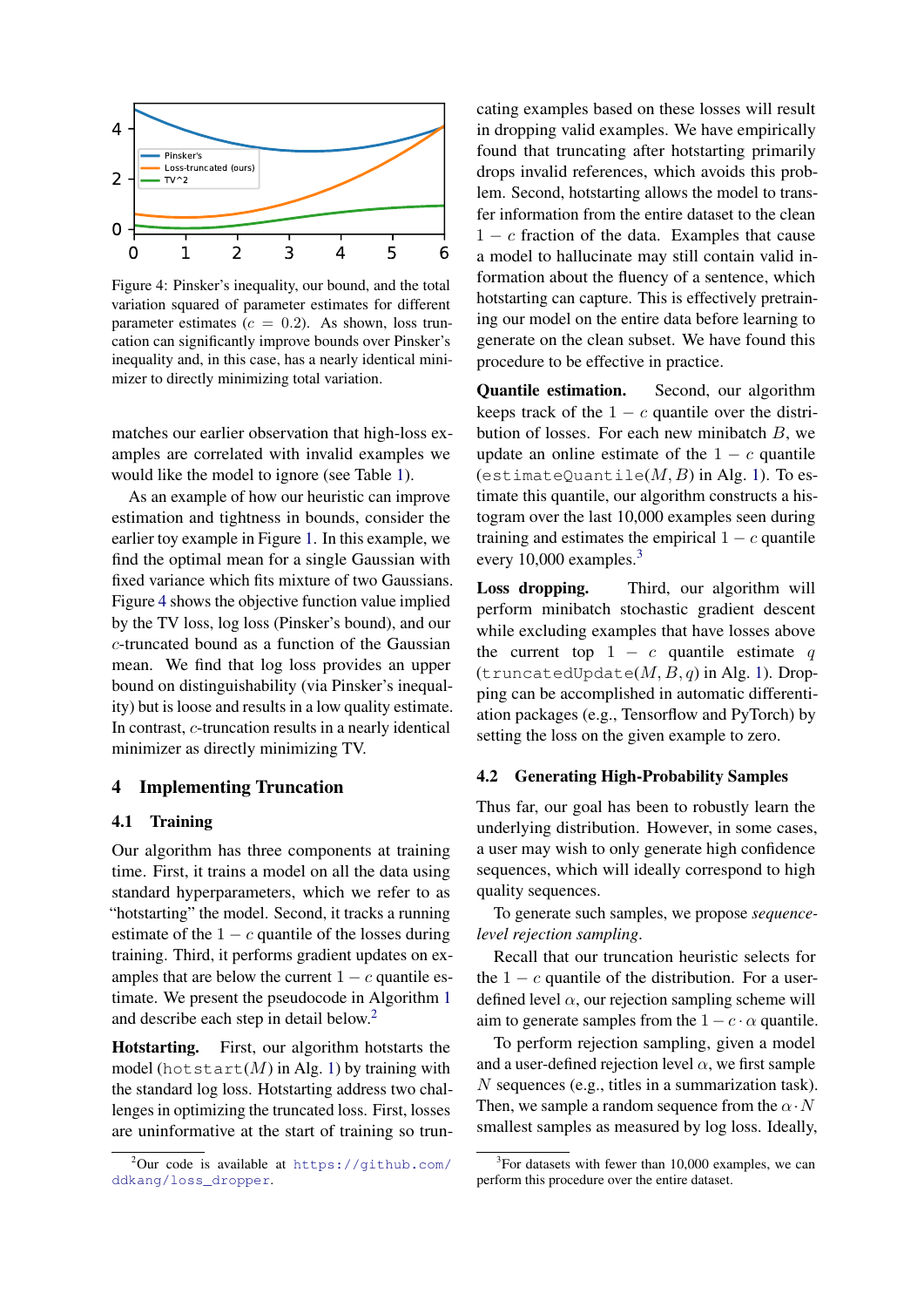```
Data: Model M, c fraction to drop, Titerations
M \leftarrow \text{hotstart}(M);for i \leftarrow 0 to T do
   B \leftarrow minibatch();
   q = estimateQuantile(M, B);
   M =truncatedUpdate(M, B, q);
```
#### end

<span id="page-5-1"></span>Algorithm 1: The proposed loss truncation procedure with three components (see main text for details for each component).

this procedure will return a sample in the  $1 - c \cdot \alpha$ quantile of  $p_{ref}$ .

We show that rejection sampling can outperform baselines in generating factual summaries ([§5\)](#page-5-0). We further show examples of selected and rejected samples in Appendix [A.](#page-11-2)

# <span id="page-5-0"></span>5 Evaluation

#### 5.1 Experimental Setup

Dataset and Task. We primarily evaluate loss truncation on abstractive summarization in the form of generating news headlines from an article. We selected this task to highlight that loss truncation can improve sample quality and factual accuracy, while also achieving the secondary goal of diversity for abstractive systems [\(See et al.,](#page-10-7) [2017;](#page-10-7) Kryściński [et al.,](#page-9-7) [2019\)](#page-9-7).

We evaluated on the Gigaword summarization task [\(Rush et al.,](#page-10-6) [2017\)](#page-10-6) as in [Gehrmann et al.](#page-9-11) [\(2018\)](#page-9-11). While there are other summarization datasets, we chose Gigaword for the following reasons. First, it is large enough that sample quality defects are not caused by a lack of data. Second, the dataset is structured so that neither model nor computation is the bottleneck in performance: the standard sequence-to-sequence models are competitive on the Gigaword dataset. Third, while Gigaword dataset is known to have noise, this matches the behavior of existing annotation errors [\(Beigman and](#page-9-12) [Klebanov,](#page-9-12) [2009;](#page-9-12) [Klebanov and Beigman,](#page-9-13) [2010\)](#page-9-13) and uncertainty (Kryściński et al., [2019\)](#page-9-7).

To show that loss truncation is applicable beyond summarization, we also performed a preliminary evaluation of our approach on the E2E NLG task. In E2E, the goal is to generate restaurant reviews from meaning representations (Dušek et al., [2019\)](#page-9-14).

Model and Baselines. We used a standard LSTM architecture with global attention for summariza-

tion that has been used for the Gigaword summarization task in the past [\(Gehrmann et al.,](#page-9-11) [2018\)](#page-9-11). The learning rate and hyperparameters are given in Appendix [C.](#page-11-3) For the E2E task, we use a standard model with the exact settings as in [Puzikov and](#page-10-10) [Gurevych](#page-10-10) [\(2018\)](#page-10-10).

For loss truncation on Gigaword, we used  $c =$ 0.6. We matched the total number of training steps when training via loss truncation (including the hotstart) and standard log loss. We sampled from the full model distribution for loss truncated models except when rejection sampling.

As baselines on Gigaword, we generate from the log loss trained language model using several decoders that have been reported to mitigate lowquality outputs such as beam search, top- $k$  sampling [\(Fan et al.,](#page-9-2) [2018\)](#page-9-2), and top-p sampling [\(Holtz](#page-9-3)[man et al.,](#page-9-3) [2019\)](#page-9-3). We also evaluate directly sampling from the probabilistic model in order to estimate overall distinguishability and understand the diversity-quality trade-offs of each model.

Finally, on Gigaword, we also compared against a recent generative adversarial network (GAN) model with a publicly available implementation [\(Wang and Lee,](#page-10-11) [2018\)](#page-10-11).

Human-evaluation metrics. We evaluate whether loss truncation improves model distinguishability on summarization by measuring the HUSE estimator for TV [\(Hashimoto et al.,](#page-9-4) [2019\)](#page-9-4). HUSE measures distinguishability by learning a classifier over the log-probabilities and human evaluation scores over both samples from the model and references. We also use HUSE to evaluate the quality-diversity tradeoffs of the models by estimating both HUSE-Q (which measures quality via human judgement) and HUSE-D (which measures diversity via statistical evaluation).

In order to assess whether this leads to improvements in the faithfulness of samples, we measure whether loss truncation reduces the number of *factually inaccurate* outputs from the model via a crowdsourced survey. We designed our prompt based on earlier factual accuracy human evaluation [\(Novikova et al.,](#page-10-12) [2017\)](#page-10-12) and measured whether the original article contained all of the information given in the generated title.

We describe the crowd worker setup in Appendix [D.](#page-12-0)

Automated metrics. While human evaluation is our primary metric of evaluation as it is considered gold-standard, we additionally evaluate on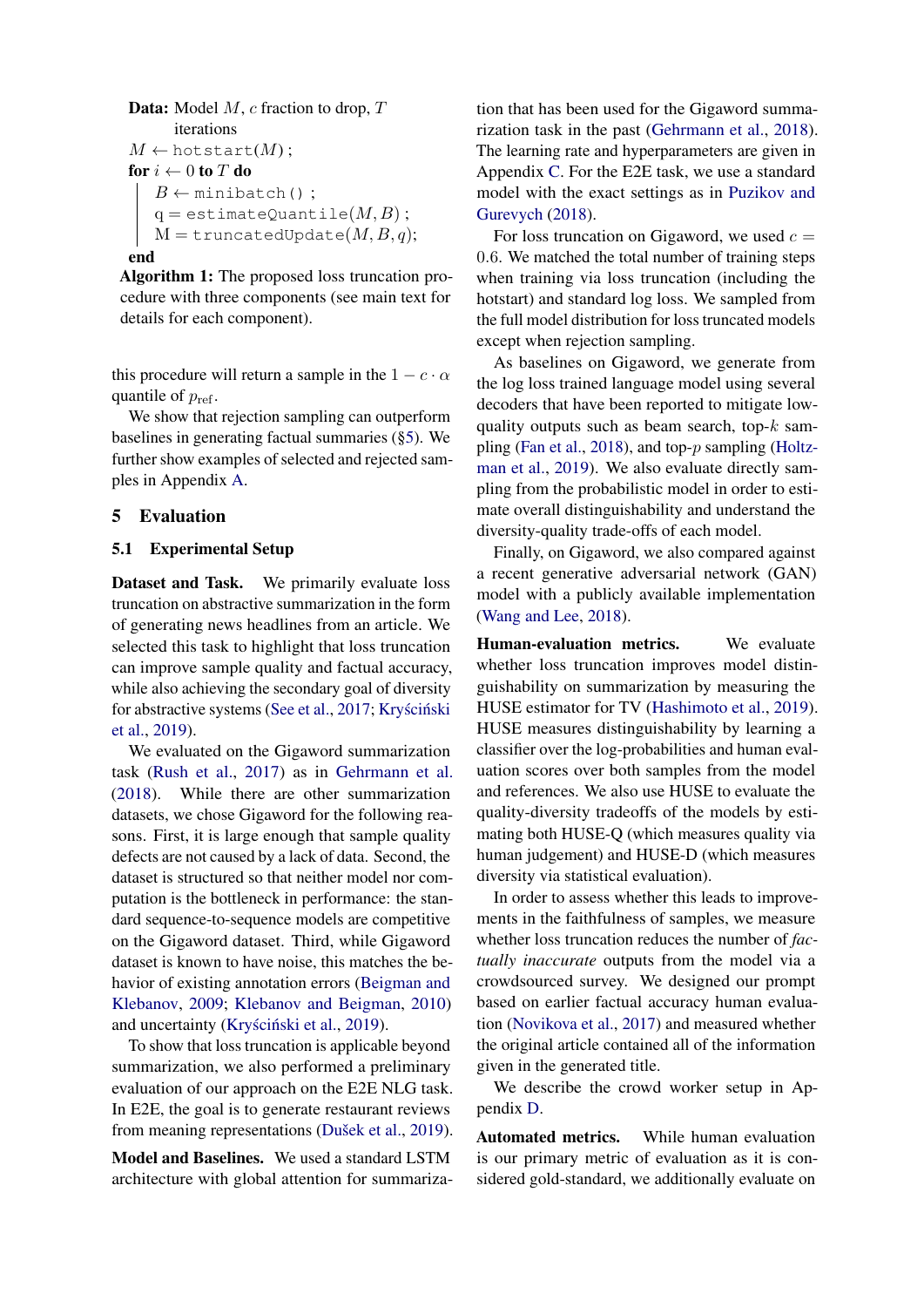<span id="page-6-0"></span>

|             | Loss trunc. | Trunc+reject ( $\alpha = 0.1$ ) | $\overline{\phantom{a}}$ Full samp. | Beam 1 | top- $k (k = 100)$ | $\log p(p = 0.9)$ | <b>GAN</b> |
|-------------|-------------|---------------------------------|-------------------------------------|--------|--------------------|-------------------|------------|
| <b>HUSE</b> | 0.58        | 0.04                            | 0.55                                | 0.04   | 0.32               | 0.32              | 0.003      |
| HUSE-D      | 0.88        | 0.12                            | 0.98                                | 0.18   | 0.59               | 0.65              | 0.25       |
| HUSE-O      | 0.70        | 0.92                            | 0.58                                | 0.86   | 0.73               | 0.67              | 0.75       |

Table 2: HUSE, HUSE-D, and HUSE-Q scores for loss truncation and baselines. As shown, loss truncation outperforms all baselines on HUSE score.

automated metrics to contextualize our human evaluation results. We measure ROUGE-L [\(Lin and](#page-10-13) [Hovy,](#page-10-13) [2003\)](#page-10-13) for summarization and BLEU score [\(Papineni et al.,](#page-10-14) [2002\)](#page-10-14) for E2E.

# 5.2 Loss Truncation Outperforms Baselines on HUSE

Using the HUSE score to measure the TV distance, we assessed whether loss truncation successfully improved our model in terms of distinguishability compared to log loss. As shown in Table [2,](#page-6-0) loss truncation outperforms all baselines on HUSE score (including the original log loss model Full samp), suggesting the truncated model is a better language model than the log loss model as measured by distinguishability.

We find that that loss truncation improves over the log loss by increasing the generation quality (HUSE-Q) by 12% without substantially lowering diversity (e.g., memorizing examples from the training set). These results affirmatively answers an open question posed by [Hashimoto et al.](#page-9-4) [\(2019\)](#page-9-4) on whether it is possible to obtain models that improve the quality while maintaining overall distinguishability compared to log loss trained models. Post-hoc modification of the log loss model's distribution by removing unlikely words using either top- $k$  or top- $p$  sampling result in substantial losses in HUSE due to losses in diversity.

We further considered matching the entropy of the loss truncation model with top- $k = 100$  and top- $p = 0.9$  (Appendix [C\)](#page-11-3). At a fixed entropy, loss truncation can outperform on HUSE by up to 26%.

Comparing models with high sample quality, loss truncation with rejection sampling improves upon all baselines (including beam search) in terms of raw human quality evaluation (HUSE-Q), and we see that the Pareto frontier of truncation and rejection sampling (which can be achieved via ensembling) dominates the baselines on *both* quality and diversity (Figure [5\)](#page-6-1). Rejection sampling decreases overall HUSE score because it is designed to only return high quality samples (i.e., high HUSE-Q): this comes at the cost of reduced diversity, so overall HUSE score suffers.

<span id="page-6-1"></span>

Figure 5: HUSE-D vs HUSE-Q for loss truncation, truncation + rejection sampling, and baselines. The red line shows the best achievable frontier via ensembling. Truncation and rejection outperform all baselines.

The results amongst our baselines recapitulate known results for the quality-diversity tradeoffs of existing methods. Beam search has high sample quality, but low diversity; top- $k$  and top- $p$  samplers provide diversity gains over beam search; and GANs generally underperform well-tuned log loss based models on both diversity and quality.

### 5.3 Loss Truncation with Rejection Sampling Produces High Quality Outputs

We now ask whether improvements in distinguishability (as measured by HUSE) for the loss truncation model translate to practical improvements in sample quality, such as the factual accuracy of generated outputs in summarization. We evaluate this through a crowdsourced study on factual accuracy.

Since we are interested in studying whether our model can produce high quality samples, we used rejection sampling with  $\alpha = 0.1$  to obtain highquality samples from the model. We compare this to the log loss model with baseline decoders. For the top- $p$  and top- $k$  sampling decoders that have quality-diversity tradeoffs, we select  $k$  and  $p$  such that the entropy of the sampling distribution matches our rejection sampling approach (see Appendix [C](#page-11-3) for details).

To measure factual accuracy, we asked crowd workers how much information in the generated titles was contained in the article in a similar fashion to [Novikova et al.](#page-10-12) [\(2017\)](#page-10-12). Table [3](#page-7-1) shows the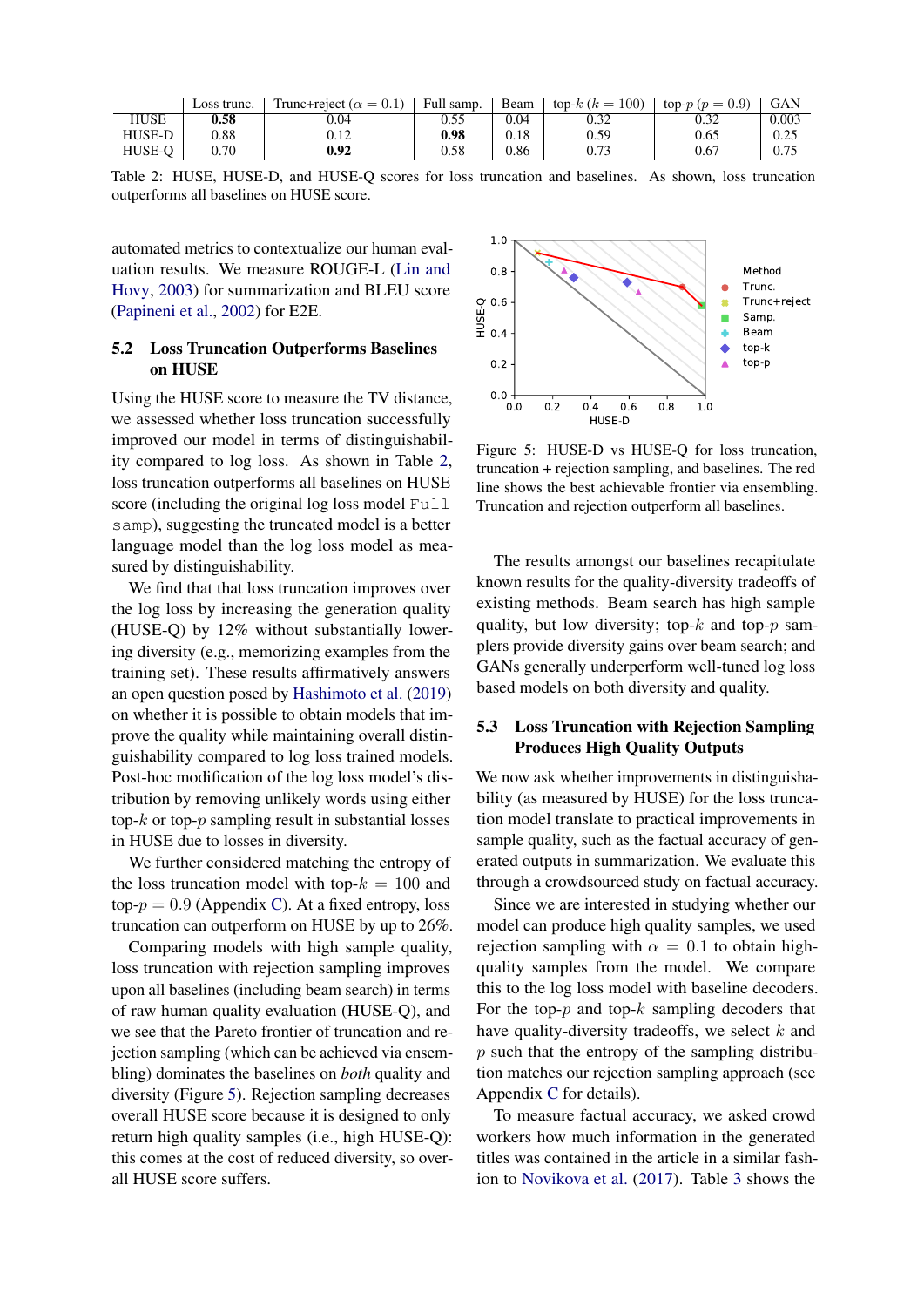<span id="page-7-1"></span>

| Condition                                 | Mean score      |
|-------------------------------------------|-----------------|
| Human                                     | $3.63 \pm 0.05$ |
| Truncation + Rejection ( $\alpha = 0.1$ ) | $3.79 + 0.06$   |
| Beam                                      | $3.51 + 0.05$   |
| top- $p (p = 0.4)$                        | $3.42 \pm 0.05$ |
| top- $k (k = 2)$                          | $3.29 \pm 0.05$ |
| Sampling                                  | $2.96 \pm 0.05$ |

Table 3: Mean scores and standard errors of factuality in generated news titles given articles. As shown, rejection sampling outperforms all baselines and matches the human reference score.

average factual accuracy rating for each model. We find that rejection sampling outperforms *all* baselines, including the current gold standard of beam search, and matches the human reference level of factual accuracy.

Although it may seem surprising that loss truncation and rejection sampling together can achieve the same factual accuracy score as humans, recall that over 34% of the dataset consists of titles which have facts that are not contained in the article. The loss truncation approach biases the model towards learning only the easily predicted (and likely factually accurate) titles.

# 5.4 Loss Truncation Produces Diverse **Outputs**

Finally, one of the benefits of optimizing for distinguishability is that it naturally optimizes for both diversity and quality. Manually examining outputs from the models, we find that directly sampling from the loss truncated model often produces high quality and diverse outputs. We show examples of generated outputs for baselines and loss truncation in Table [4.](#page-8-0) Loss truncation uses different phrasings ('at least # killed', and 'floods sweep') while top- $k$  follows a nearly templated pattern with a few changes to the words which appear. Top-p and direct sampling both have diverse phrasings, but also hallucinate facts ('earthquake' in sampling and 'torrential rains' in top-p sampling).

# 5.5 Loss Truncation can Outperform on Automated Metrics

While our primary evaluation metrics are human evaluations (HUSE and factuality), we additionally investigate automated metrics to further contextualize our results. For summarization, we used ROUGE-L and for E2E we use BLEU score for the automated metrics.

For summarization, the ROUGE-L scores for loss truncation and entropy-matched top- $k$  and top-

p decoding were 23.2, 22.8, and 22.8 respectively. While loss truncation does not substantially improve ROUGE-L, we see that it still outperforms baselines. We do not expect reference-based evaluations to fully capture the benefits of loss truncation, as these metrics encourage the models to fully imitate the data distribution – including invalid and hallucinated examples.

For E2E, the BLEU scores for loss truncation and the baseline were 0.72 and 0.64 respectively. We confirmed that the baseline model for the E2E task achieves a similar score as reported by [Bal](#page-9-15)[akrishnan et al.](#page-9-15) [\(2019\)](#page-9-15). Perhaps surprisingly, improving BLEU score to 0.72 almost closes the gap to using complex tree-structured semantic representations, which achieves a BLEU score of 0.74 [\(Balakrishnan et al.,](#page-9-15) [2019\)](#page-9-15).

We further show that loss truncation is not sensitive to the hyperparameter  $c$  on automated metrics in Appendix [E.1](#page-12-1) and provide a preliminary investigation of combining loss truncation and alternative decoders in Appendix [E.2.](#page-12-2)

## <span id="page-7-0"></span>6 Related Work

Decoder-based diversity. Researchers have proposed a variety of models for text generation [\(Rad](#page-10-15)[ford et al.,](#page-10-15) [2019;](#page-10-15) [Keskar et al.,](#page-9-16) [2019;](#page-9-16) [Sutskever](#page-10-16) [et al.,](#page-10-16) [2014\)](#page-10-16). These models generate text using decoding methods such as beam search. While beam search is generally thought of as the gold standard [\(Tillmann and Ney,](#page-10-17) [2003\)](#page-10-17), it can produce generic and repetitive outputs [\(Holtzman et al.,](#page-9-3) [2019\)](#page-9-3). To achieve diversity, top- $k$  [\(Fan et al.,](#page-9-2) [2018\)](#page-9-2) and top- $p$ [\(Holtzman et al.,](#page-9-3) [2019\)](#page-9-3) sampling stochastically decodes the outputs after restricting the output space to avoid low-quality outputs.

While these techniques can improve generation quality, they rely on models trained via log loss, which we show can result in undesired behavior that cannot be fixed post-hoc. Our work is complementary to existing work on decoders by proposing a loss that can improve the probabilistic models which these decoders operate on.

Loss modifications. Prior work has identified specific issues in generative models, such as repetitiveness, and proposed loss modifications to address these specific issues in the context of long text generation [\(Welleck et al.,](#page-10-18) [2019;](#page-10-18) [Holtzman et al.,](#page-9-17) [2018\)](#page-9-17). In contrast, we identify an issue with the widely used log loss, and propose loss truncation, which does not require a task- and issue-specific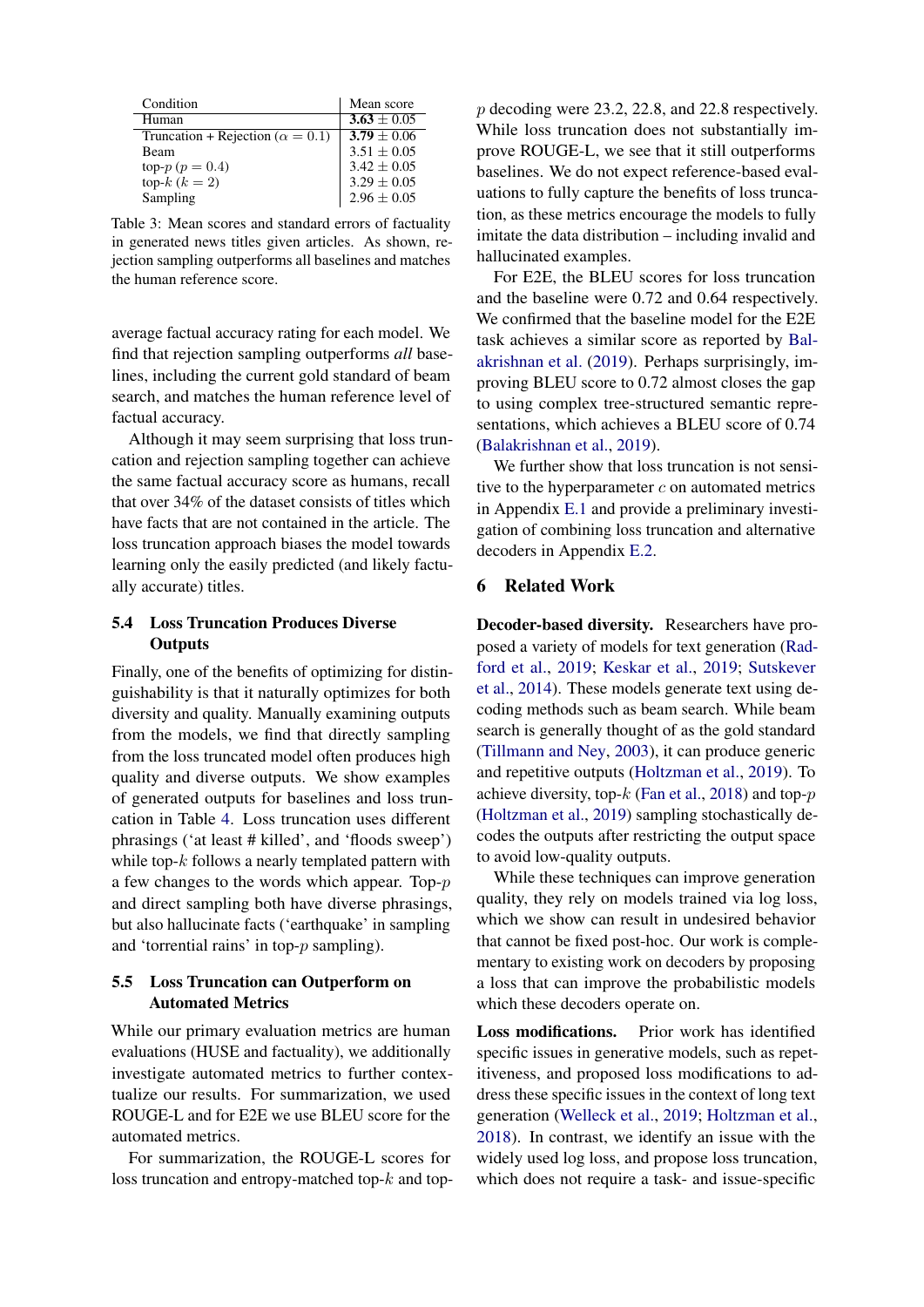<span id="page-8-0"></span>

| Method                         | Example                                                                                            |
|--------------------------------|----------------------------------------------------------------------------------------------------|
| Context                        | at least ## people have been killed and more than ##,### made homeless by floods that swept across |
|                                | southern africa in the past week, striking a region already grappling with severe food shortages.  |
| Gold                           | floods kill ## in famine-hit southern africa                                                       |
| Loss truncation                | at least ## people killed ##,### evacuated in floods in southern african region                    |
|                                | floods that sweep parts of africa kill at least ##                                                 |
| Beam                           | flooding hits southern africa as deaths rise                                                       |
| Full sampling                  | child farming stalls in southern africa                                                            |
|                                | earthquake kills ## in southern africa                                                             |
| top- $p (p = 0.9)$             | torrential rains prompt warnings in southern africa                                                |
|                                | toll nears ## in southern africa                                                                   |
| $\overline{\text{top-}k(k=2)}$ | at least ## killed ##,### homeless in southern africa floods                                       |
|                                | at least ## dead ##,### homeless as floods hit southern africa                                     |

Table 4: Examples of generations for various baselines and loss truncation (two replicates shown for sampled outputs). As shown, loss truncation can achieve diverse and high quality outputs. In contrast, baselines either are not diverse (beam, top- $k$ ) or poor quality (full sampling, top- $p$ ). We color incorrect facts in red.

modification. Many of the penalties and decoding techniques proposed in these earlier works can be combined with truncated log loss to obtain models that are more robust to noisy references.

Contemporaneous with our work, [Tian et al.](#page-10-4) [\(2019\)](#page-10-4) propose an attention weight approach to improving generation faithfulness via decoder and loss modifications. Our work complements this by providing a conceptual basis for improving faithfulness by ignoring examples (i.e., optimizing distinguishability), and providing a simple and general loss. We consider complex, model dependent loss truncation methods for optimizing distinguishability to be exciting future work.

Other generation methods optimize for taskspecific losses [\(Och,](#page-10-19) [2003;](#page-10-19) [Shen et al.,](#page-10-20) [2015\)](#page-10-20). Task specific losses are not known in many cases and thus we require an effective task-agnostic loss, e.g., log loss or TV. We show that TV acts as a useful task-agnostic goodness of fit measure, and we provide an improved alternative to log loss.

GANs. GANs have been proposed to learn models that minimize distinguishability [\(Li et al.,](#page-10-21) [2017;](#page-10-21) [Ra](#page-10-22)[jeswar et al.,](#page-10-22) [2017;](#page-10-22) [Dai et al.,](#page-9-18) [2017\)](#page-9-18). While GANs have been successful in generating images [\(Good](#page-9-19)[fellow et al.,](#page-9-19) [2014;](#page-9-19) [Brock et al.,](#page-9-20) [2018\)](#page-9-20), GANs remaining challenging to optimize for text due to the discrete nature of text. Our findings match earlier reports that GANs underperform log loss trained sequence-to-sequence models [\(Caccia et al.,](#page-9-6) [2018\)](#page-9-6). In this work, we show that better training methods for distinguishability can arise from modifying the standard log loss via truncation.

Robust learning. Robust learning is the study of learning in the face of outliers [\(Tukey,](#page-10-23) [1960;](#page-10-23) [Donoho,](#page-9-21) [1982;](#page-9-21) [Huber,](#page-9-22) [1992\)](#page-9-22). Our work is related to the  $\epsilon$ -contamination model, in which an  $\epsilon$  fraction of the data has been modified, potentially by an adversary [\(Diakonikolas et al.,](#page-9-23) [2018\)](#page-9-23). Our work shows that robust learning under log loss can result in improved empirical performance and bounds on distinguishability.

While there are a number of effective approaches to robust learning [\(Diakonikolas et al.,](#page-9-23) [2018;](#page-9-23) [Fis](#page-9-24)[chler and Bolles,](#page-9-24) [1981\)](#page-9-24), we focus on a simple truncation procedure as it is one of the only procedures scaleable enough to apply on large-scale generation datasets. Our work shows that more effective, scalable robust learning procedures can help improve natural language generation methods.

# 7 Conclusion

In this work, we show that log loss is not robust to noise, which can in turn cause undesired behavior, such as hallucinating facts in summarization. In response, we propose loss truncation, a robust training method that optimizes for distinguishability of generated samples. We additionally propose a sequence-level rejection sampling scheme to generate high quality sequences. We show that loss truncation outperforms a range of baselines (including beam search, top- $p$ , top- $k$ , and full sampling) on distinguishability. We additionally show that rejection sampling outperforms all baselines, including beam search, on generating factual summaries. These results suggest that robust learning in the form of truncating the log loss can complement model-based approaches to faithful generation by ignoring invalid and undesired references.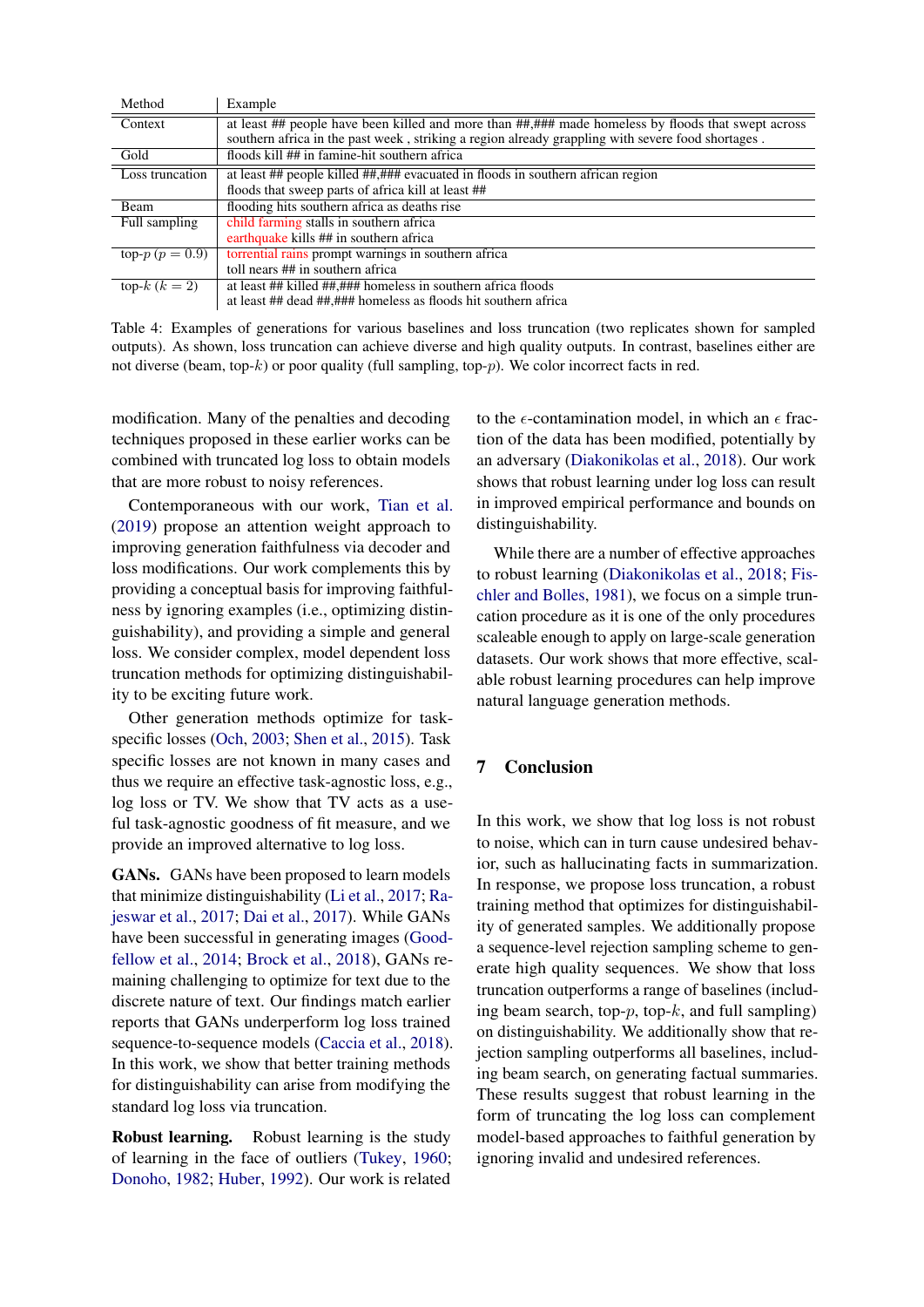#### References

- <span id="page-9-15"></span>Anusha Balakrishnan, Jinfeng Rao, Kartikeya Upasani, Michael White, and Rajen Subba. 2019. Constrained decoding for neural nlg from compositional representations in task-oriented dialogue. *arXiv preprint arXiv:1906.07220*.
- <span id="page-9-12"></span>Eyal Beigman and Beata Beigman Klebanov. 2009. Learning with annotation noise. In *Proceedings of the Joint Conference of the 47th Annual Meeting of the ACL and the 4th International Joint Conference on Natural Language Processing of the AFNLP: Volume 1-Volume 1*, pages 280–287. Association for Computational Linguistics.
- <span id="page-9-20"></span>Andrew Brock, Jeff Donahue, and Karen Simonyan.<br>2018. Large scale gan training for high fi-Large scale gan training for high fidelity natural image synthesis. *arXiv preprint arXiv:1809.11096*.
- <span id="page-9-6"></span>Massimo Caccia, Lucas Caccia, William Fedus, Hugo Larochelle, Joelle Pineau, and Laurent Charlin. 2018. Language gans falling short. *arXiv preprint arXiv:1811.02549*.
- <span id="page-9-10"></span>Imre Csiszar and János Körner. 2011. *Information theory: coding theorems for discrete memoryless systems*. Cambridge University Press.
- <span id="page-9-18"></span>Bo Dai, Sanja Fidler, Raquel Urtasun, and Dahua Lin. 2017. Towards diverse and natural image descriptions via a conditional gan. In *Proceedings of the IEEE International Conference on Computer Vision*, pages 2970–2979.
- <span id="page-9-0"></span>Bhuwan Dhingra, Manaal Faruqui, Ankur Parikh, Ming-Wei Chang, Dipanjan Das, and William W Cohen. 2019. Handling divergent reference texts when evaluating table-to-text generation. *arXiv preprint arXiv:1906.01081*.
- <span id="page-9-23"></span>Ilias Diakonikolas, Gautam Kamath, Daniel M Kane, Jerry Li, Jacob Steinhardt, and Alistair Stewart. 2018. Sever: A robust meta-algorithm for stochastic optimization. *arXiv preprint arXiv:1803.02815*.
- <span id="page-9-9"></span>David L Donoho, Richard C Liu, et al. 1988. The" automatic" robustness of minimum distance functionals. *The Annals of Statistics*, 16(2):552–586.
- <span id="page-9-21"></span>DL Donoho. 1982. Breakdown properties of multivariate location estimators. *The Annals of Statistics*.
- <span id="page-9-14"></span>Ondřej Dušek, Jekaterina Novikova, and Verena Rieser. 2019. Evaluating the state-of-the-art of end-to-end natural language generation: The E2E NLG Challenge. *arXiv preprint arXiv:1901.11528*.
- <span id="page-9-2"></span>Angela Fan, Mike Lewis, and Yann Dauphin. 2018. Hierarchical neural story generation. *ACL*.
- <span id="page-9-24"></span>Martin A Fischler and Robert C Bolles. 1981. Random sample consensus: a paradigm for model fitting with applications to image analysis and automated cartography. *Communications of the ACM*, 24(6):381– 395.
- <span id="page-9-5"></span>Michael Gamon, Anthony Aue, and Martine Smets. 2005. Sentence-level mt evaluation without reference translations: Beyond language modeling. In *Proceedings of EAMT*, pages 103–111.
- <span id="page-9-11"></span>Sebastian Gehrmann, Yuntian Deng, and Alexander Rush. 2018. Bottom-up abstractive summarization. In *Proceedings of the 2018 Conference on Empirical Methods in Natural Language Processing*, pages 4098–4109.
- <span id="page-9-8"></span>Sebastian Gehrmann, Hendrik Strobelt, and Alexander M Rush. 2019. Gltr: Statistical detection and visualization of generated text. *arXiv preprint arXiv:1906.04043*.
- <span id="page-9-19"></span>Ian Goodfellow, Jean Pouget-Abadie, Mehdi Mirza, Bing Xu, David Warde-Farley, Sherjil Ozair, Aaron Courville, and Yoshua Bengio. 2014. Generative adversarial nets. In *Advances in neural information processing systems*, pages 2672–2680.
- <span id="page-9-4"></span>Tatsunori B Hashimoto, Hugh Zhang, and Percy Liang. 2019. Unifying human and statistical evaluation for natural language generation. *North American Chapter of the Association for Computational Linguistics*.
- <span id="page-9-17"></span>Ari Holtzman, Jan Buys, Maxwell Forbes, Antoine Bosselut, David Golub, and Yejin Choi. 2018. Learning to write with cooperative discriminators. *arXiv preprint arXiv:1805.06087*.
- <span id="page-9-3"></span>Ari Holtzman, Jan Buys, Maxwell Forbes, and Yejin Choi. 2019. The curious case of neural text degeneration. *arXiv preprint arXiv:1904.09751*.
- <span id="page-9-22"></span>Peter J Huber. 1992. Robust estimation of a location parameter. In *Breakthroughs in statistics*, pages 492– 518. Springer.
- <span id="page-9-16"></span>Nitish Shirish Keskar, Bryan McCann, Lav R Varshney, Caiming Xiong, and Richard Socher. 2019. Ctrl: A conditional transformer language model for controllable generation. *arXiv preprint arXiv:1909.05858*.
- <span id="page-9-13"></span>Beata Beigman Klebanov and Eyal Beigman. 2010. Some empirical evidence for annotation noise in a benchmarked dataset. In *Human Language Technologies: The 2010 Annual Conference of the North American Chapter of the Association for Computational Linguistics*, pages 438–446. Association for Computational Linguistics.
- <span id="page-9-25"></span>Guillaume Klein, Yoon Kim, Yuntian Deng, Jean Senellart, and Alexander M Rush. 2017. Opennmt: Opensource toolkit for neural machine translation. *arXiv preprint arXiv:1701.02810*.
- <span id="page-9-7"></span>Wojciech Kryściński, Nitish Shirish Keskar, Bryan Mc-Cann, Caiming Xiong, and Richard Socher. 2019. Neural text summarization: A critical evaluation. *arXiv preprint arXiv:1908.08960*.
- <span id="page-9-1"></span>Katherine Lee, Orhan Firat, Ashish Agarwal, Clara Fannjiang, and David Sussillo. 2018. Hallucinations in neural machine translation. *Interpretability and*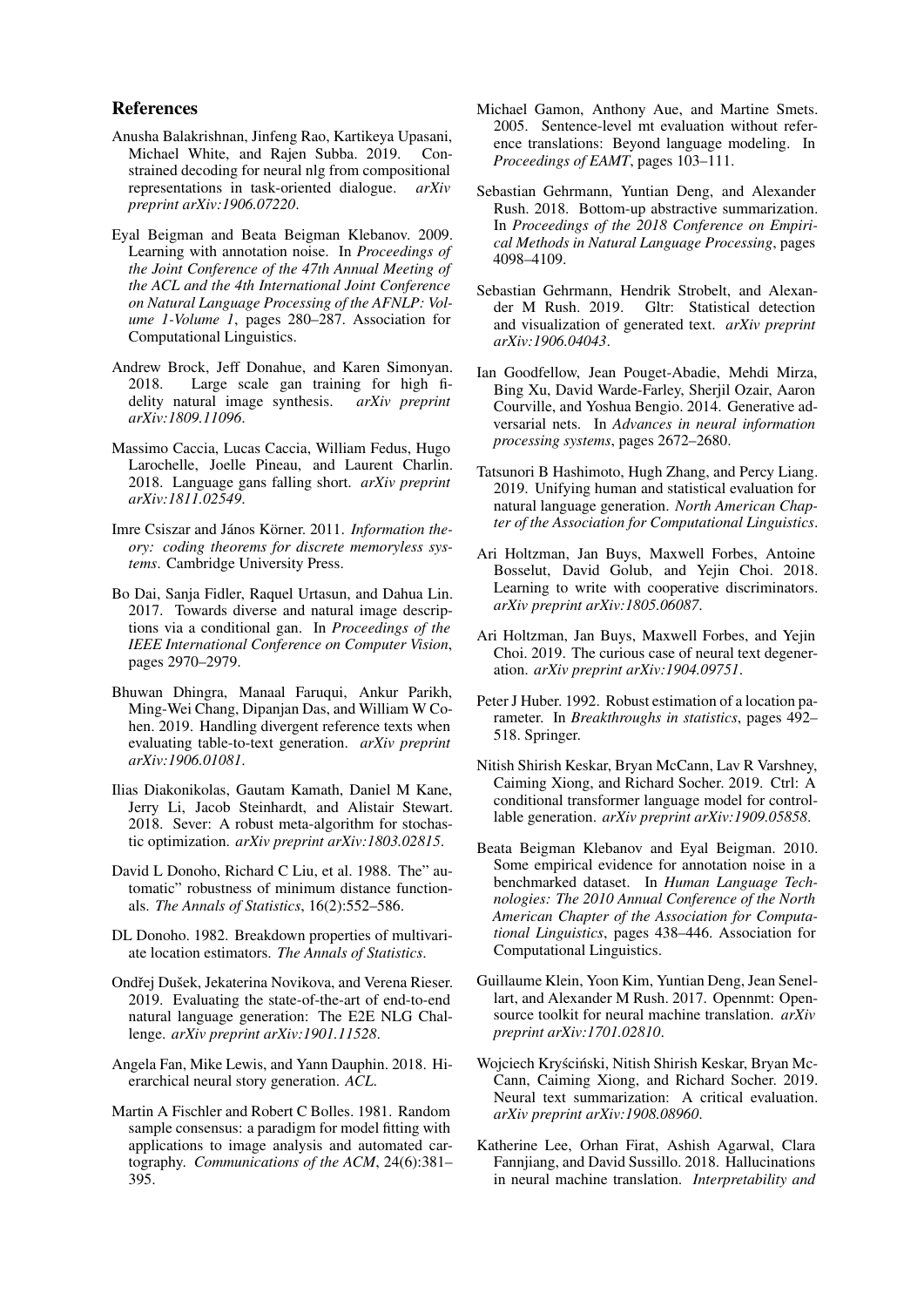*Robustness in Audio, Speech, and Language Workshop*.

- <span id="page-10-21"></span>Jiwei Li, Will Monroe, Tianlin Shi, Sebastien Jean, ´ Alan Ritter, and Dan Jurafsky. 2017. Adversarial learning for neural dialogue generation. *arXiv preprint arXiv:1701.06547*.
- <span id="page-10-13"></span>Chin-Yew Lin and Eduard Hovy. 2003. Automatic evaluation of summaries using n-gram cooccurrence statistics. In *Proceedings of the 2003 Human Language Technology Conference of the North American Chapter of the Association for Computational Linguistics*, pages 150–157.
- <span id="page-10-1"></span>Tsung-Yi Lin, Michael Maire, Serge Belongie, James Hays, Pietro Perona, Deva Ramanan, Piotr Dollár, and C Lawrence Zitnick. 2014. Microsoft coco: Common objects in context. In *European conference on computer vision*, pages 740–755. Springer.
- <span id="page-10-0"></span>Ramesh Nallapati, Bowen Zhou, Caglar Gulcehre, Bing Xiang, et al. 2016. Abstractive text summarization using sequence-to-sequence rnns and beyond. *arXiv preprint arXiv:1602.06023*.
- <span id="page-10-12"></span>Jekaterina Novikova, Ondřej Dušek, Amanda Cercas Curry, and Verena Rieser. 2017. Why we need new evaluation metrics for nlg. *arXiv preprint arXiv:1707.06875*.
- <span id="page-10-19"></span>Franz Josef Och. 2003. Minimum error rate training in statistical machine translation. In *Proceedings of the 41st Annual Meeting on Association for Computational Linguistics-Volume 1*, pages 160–167. Association for Computational Linguistics.
- <span id="page-10-14"></span>Kishore Papineni, Salim Roukos, Todd Ward, and Wei-Jing Zhu. 2002. Bleu: a method for automatic evaluation of machine translation. In *Proceedings of the 40th annual meeting on association for computational linguistics*, pages 311–318. Association for Computational Linguistics.
- <span id="page-10-10"></span>Yevgeniy Puzikov and Iryna Gurevych. 2018. E2e nlg challenge: Neural models vs. templates. In *Proceedings of the 11th International Conference on Natural Language Generation*, pages 463–471.
- <span id="page-10-15"></span>Alec Radford, Jeffrey Wu, Rewon Child, David Luan, Dario Amodei, and Ilya Sutskever. 2019. Language models are unsupervised multitask learners. *OpenAI Blog*, 1(8).
- <span id="page-10-22"></span>Sai Rajeswar, Sandeep Subramanian, Francis Dutil, Christopher Pal, and Aaron Courville. 2017. Adversarial generation of natural language. *arXiv preprint arXiv:1705.10929*.
- <span id="page-10-2"></span>Melissa Roemmele. 2016. Writing stories with help from recurrent neural networks. In *Thirtieth AAAI Conference on Artificial Intelligence*.
- <span id="page-10-6"></span>Alexander M Rush, SEAS Harvard, Sumit Chopra, and Jason Weston. 2017. A neural attention model for sentence summarization. In *ACLWeb. Proceedings*

*of the 2015 Conference on Empirical Methods in Natural Language Processing*.

- <span id="page-10-7"></span>Abigail See, Peter J Liu, and Christopher D Manning. 2017. Get to the point: Summarization with pointer-generator networks. *arXiv preprint arXiv:1704.04368*.
- <span id="page-10-20"></span>Shiqi Shen, Yong Cheng, Zhongjun He, Wei He, Hua Wu, Maosong Sun, and Yang Liu. 2015. Minimum risk training for neural machine translation. *arXiv preprint arXiv:1512.02433*.
- <span id="page-10-16"></span>Ilya Sutskever, Oriol Vinyals, and Quoc V Le. 2014. Sequence to sequence learning with neural networks. *Advances in NIPS*.
- <span id="page-10-5"></span>Lucas Theis, Aäron van den Oord, and Matthias Bethge. 2016. A note on the evaluation of generative models. *ICLR*.
- <span id="page-10-4"></span>Ran Tian, Shashi Narayan, Thibault Sellam, and Ankur P Parikh. 2019. Sticking to the facts: Confident decoding for faithful data-to-text generation. *arXiv preprint arXiv:1910.08684*.
- <span id="page-10-17"></span>Christoph Tillmann and Hermann Ney. 2003. Word reordering and a dynamic programming beam search algorithm for statistical machine translation. *Computational linguistics*, 29(1):97–133.
- <span id="page-10-23"></span>John W Tukey. 1960. A survey of sampling from contaminated distributions. *Contributions to probability and statistics*, pages 448–485.
- <span id="page-10-11"></span>Yau-Shian Wang and Hung-Yi Lee. 2018. Learning to encode text as human-readable summaries using generative adversarial networks. *arXiv preprint arXiv:1810.02851*.
- <span id="page-10-18"></span>Sean Welleck, Ilia Kulikov, Stephen Roller, Emily Dinan, Kyunghyun Cho, and Jason Weston. 2019. Neural text generation with unlikelihood training. *arXiv preprint arXiv:1908.04319*.
- <span id="page-10-3"></span>Sam Wiseman, Stuart M Shieber, and Alexander M Rush. 2017. Challenges in data-to-document generation. *arXiv preprint arXiv:1707.08052*.
- <span id="page-10-9"></span>Rowan Zellers, Ari Holtzman, Hannah Rashkin, Yonatan Bisk, Ali Farhadi, Franziska Roesner, and Yejin Choi. 2019. Defending against neural fake news. *arXiv preprint arXiv:1905.12616*.
- <span id="page-10-8"></span>Sharon Zhou, Mitchell Gordon, Ranjay Krishna, Austin Narcomey, Li F Fei-Fei, and Michael Bernstein. 2019. Hype: A benchmark for human eye perceptual evaluation of generative models. In *Advances in Neural Information Processing Systems*, pages 3444–3456.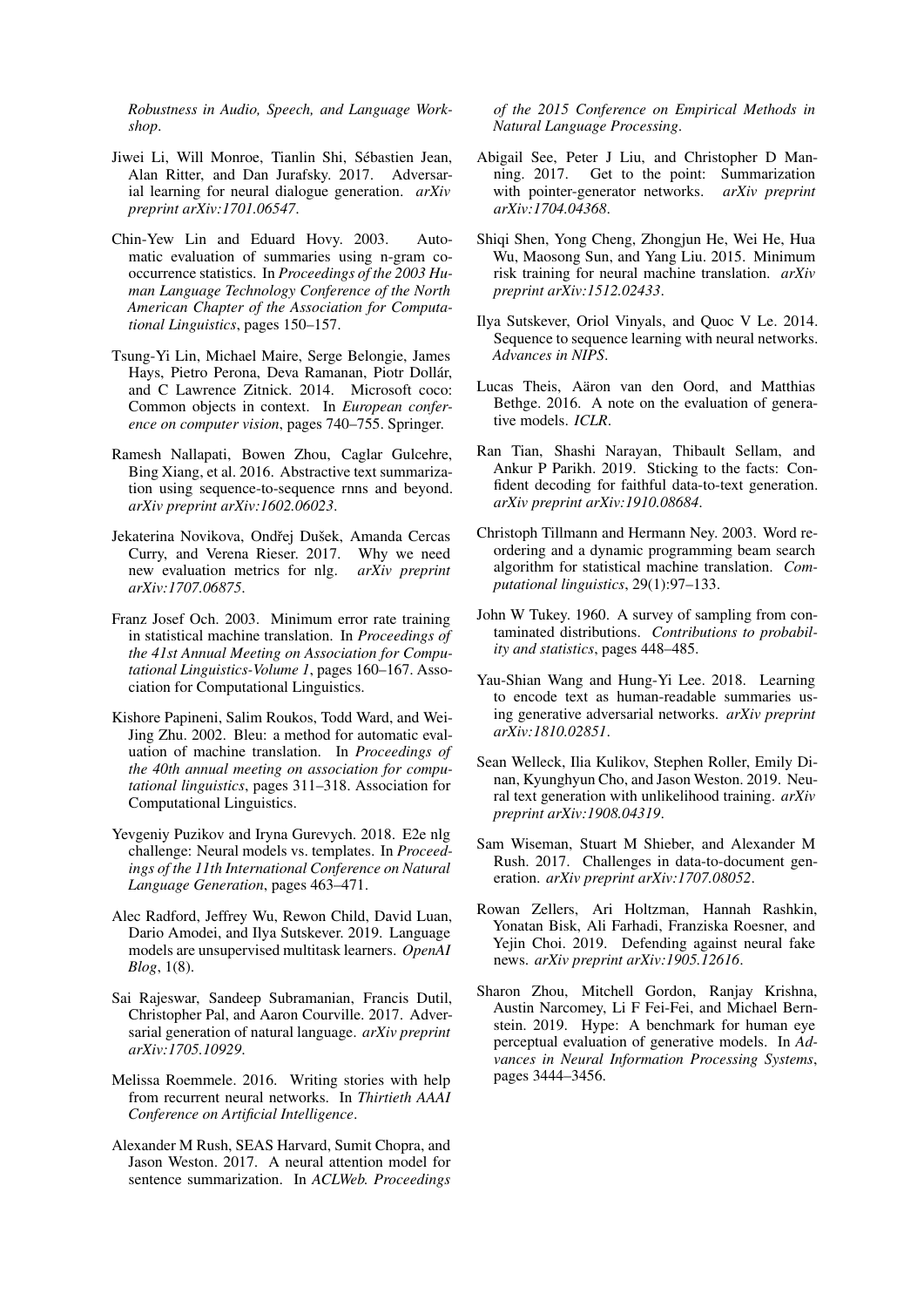<span id="page-11-4"></span>Context: Donna Shalala is sporting a mustache to promote public health.

Title: Milk on Her Lip Shalala Raises Eyebrows

(a) Example of a title that requires hallucinating new facts, e.g., "Milk on Her Lip" and "raises eyebrows".

Context: Southwest China's Sichuan province has decided to build an inter-city high-tech industrial belt to serve development of Western China.

Title: Sichuan to Build High-Tech Industrial Belt

(b) Example of a title that can be directly generated from the context.

Figure 6: Examples of titles that require hallucinating new facts and titles that are directly entailed from context.

## <span id="page-11-2"></span>A Examples of Titles and Generations

Examples of ground truth titles. We present examples of titles in Figure [6](#page-11-4) that require factual hallucination and can be directly entailed from context.

Examples of generated titles. We present examples of titles that from rejection sampling that are selected and that were rejected in sampling in Figure [7.](#page-11-5) As shown, rejected titles tend to be of lower quality.

#### <span id="page-11-0"></span>B Proof of Lemma and Proposition

Lemma. We prove the lemma that all elements in  $\mathcal{P}_{c,p}$  are close to p in total variation.

<span id="page-11-6"></span>Lemma 1.

$$
\sup_{q_0 \in \mathcal{P}_{c,p}} |q_0 - p|_{TV} \le c
$$

*Proof.* By definition of  $P_{c,p}$ , for any  $q_0$  there exists a  $q_1$  such that  $p = cq_1 + (1 - c)q_0$  so,

$$
|q_0 - p|_{\text{TV}} = |cq_0 - cq_1|_{\text{TV}} \le c
$$

**Proposition.** We prove that the truncated log loss bounds total variation.

<span id="page-11-5"></span>Context: At least two people have tested positive for the bird flu virus in Eastern Turkey, health minister Recep Akdag told a news conference Wednesday.

Ground truth: Two test positive for bird flu virus in Turkey

Selected sample: Two reported positive for bird flu in Eastern Turkey

Rejected sample: Two officials fail to get good for bird flu in Eastern Turkey

#### (a) Example 1.

Context: British investment fund Fidelity has increased its stake in Puma, the German maker of sportswear and equipment, to just over five percent, Puma said on Thursday. Ground truth: Private equity firm Fidelity raises stake in Puma to over five pct Selected sample: Fidelity increases stake in Puma Rejected sample: Boost higher first-half

stake in Puma says Puma

#### (b) Example 2.

Figure 7: Examples of sampled titles that were selected and rejected in rejection sampling at  $\alpha = 0.1$ .

*Proof.*

 $\Box$ 

$$
|\hat{p} - p_{\text{ref}}|_{\text{TV}}^2 \tag{4}
$$

$$
\leq (|\hat{p} - p_{\rm t}|_{\rm TV} + |p_{\rm t} - p_{\rm ref}|_{\rm TV})^2 \tag{5}
$$

<span id="page-11-1"></span>
$$
\leq \frac{1}{2}KL(p_t||\hat{p}) + 2c + c^2
$$
 (6)

which follows from the triangle inequality, Pinsker's inequality, and using Lemma [1](#page-11-6) to bound the remaining terms by  $c$ .  $\Box$ 

# <span id="page-11-3"></span>C Hyperparameters

Summarization model hyperparameters. We used a standard OpenNMT-py model with global attention for all sequence-to-sequence experiments [\(Klein et al.,](#page-9-25) [2017\)](#page-9-25). It has a single LSTM layer in the encoder and two in the decoder.

For the baseline model, we train for 200,000 steps with SGD and an initial learning rate of 1. For the loss truncated model, we hotstart with 100,000 minibatch updates and subsequently with 100,000 minibatch updates with the truncated loss with an initial learning rate of 0.1.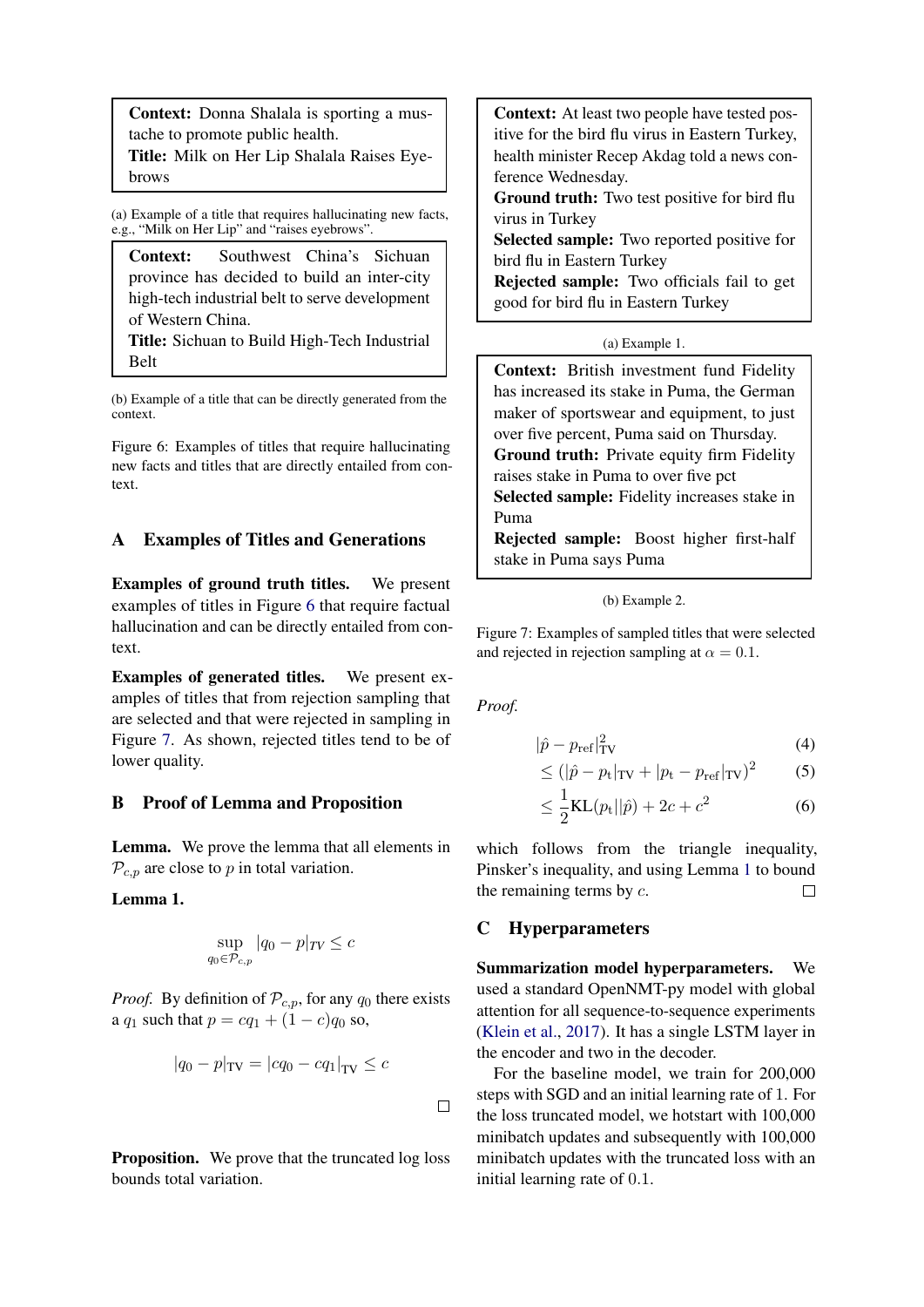<span id="page-12-3"></span>



(b) Prompt for measuring factuality.



k and p selection. A key parameter in top- $k$  and top- $p$  sampling are  $k$  and  $p$  respectively. These parameters trade off between diversity and quality. To select these values, we chose values of  $k$  and  $p$ that had similar entropies to our model trained with loss truncation.

Specifically,  $k = 100$  and  $p = 0.9$  matched loss truncation at  $c = 0.6$  for summarization (entropies of 18.08, 20.01, and 17.93 respectively).  $k = 2$ and  $p = 0.4$  matched rejection sampling for summarization at  $c = 0.6$ ,  $\alpha = 0.1$  (entropies of 3.71, 4.02, and 3.84 respectively).

# <span id="page-12-0"></span>D Crowd Worker Setup and Prompts

Crowdsourcing setup. For all human evaluations, we used Amazon Mechanical Turk (all prompts shown below). We sampled 312 context/title pairs to measure HUSE. For each generated title, we asked 9 crowd workers to measure the typicality of the generated title, as in [Hashimoto et al.](#page-9-4) [\(2019\)](#page-9-4). Each crowd worker responded to 24 generated titles.

For measuring factuality, we sampled 312 examples and for each example, we asked two crowd workers how much information in the generated title was present in the article.

Prompts. We show crowd worker prompts for measuring HUSE and factuality in Figure [8.](#page-12-3) The HUSE prompt was directly taken from [Hashimoto](#page-9-4)

<span id="page-12-4"></span>

| Condition             | ROUGE-L |
|-----------------------|---------|
| Truncation, $c = 0.9$ | 243     |
| Truncation, $c = 0.8$ | 24.9    |
| Truncation, $c = 0.7$ | 24.0    |
| Truncation, $c = 0.6$ | 23.2    |
| $top-k = 100$         | 22.8    |
| top- $p = 0.9$        | 22.8    |

Table 5: ROUGE-L scores for loss truncation at various  $c$  and entropy-matched top- $k$  and top- $p$  decoding for summarization. As shown, loss truncation outperforms on ROUGE-L for a range of c.

<span id="page-12-5"></span>

| Condition             | <b>BLEU</b> |
|-----------------------|-------------|
| Truncation, $c = 0.9$ | 0.72        |
| Truncation, $c = 0.8$ | 0.71        |
| Truncation, $c = 0.7$ | 0.70        |
| Truncation, $c = 0.6$ | 0.69        |
| Truncation, $c = 0.5$ | 0.69        |
| <b>Baseline</b>       | 0.64        |
| 0.72                  | 0.64        |

Table 6: BLEU scores for loss truncation at various c and the baseline model on the E2E task. As shown, loss truncation outperforms the baseline on BLEU score at a range of hyperparameters.

[et al.](#page-9-4) [\(2019\)](#page-9-4) with an extra control.

#### E Further experiments

#### <span id="page-12-1"></span>E.1 Sensitivity to  $c$

We investigate the sensitivity of loss truncation to the hyperparameter  $c$ . To do so, we vary  $c$  and measure ROUGE-L and BLEU scores, for summarization and E2E respectively.

We show results for summarization in Table [5](#page-12-4) and E2E in Table [6](#page-12-5) along with baselines. As shown, truncation outperforms on automated metrics on a variety of hyperparameter settings on automated metrics. We leave a full investigation of sensitivity to  $c$  as future work.

## <span id="page-12-2"></span>E.2 Combining Loss Truncation and **Decoders**

As loss truncation is a training method, it can be combined with alternative methods of decoding at inference time. As such, we perform a preliminary investigation of using top- $k$  and top- $p$  decoding with loss truncation.

We show ROUGE-L of loss truncation combined with various decoders and baselines for summariza-tion in Table [7.](#page-13-0) As shown, top- $k$  and top- $p$  de-